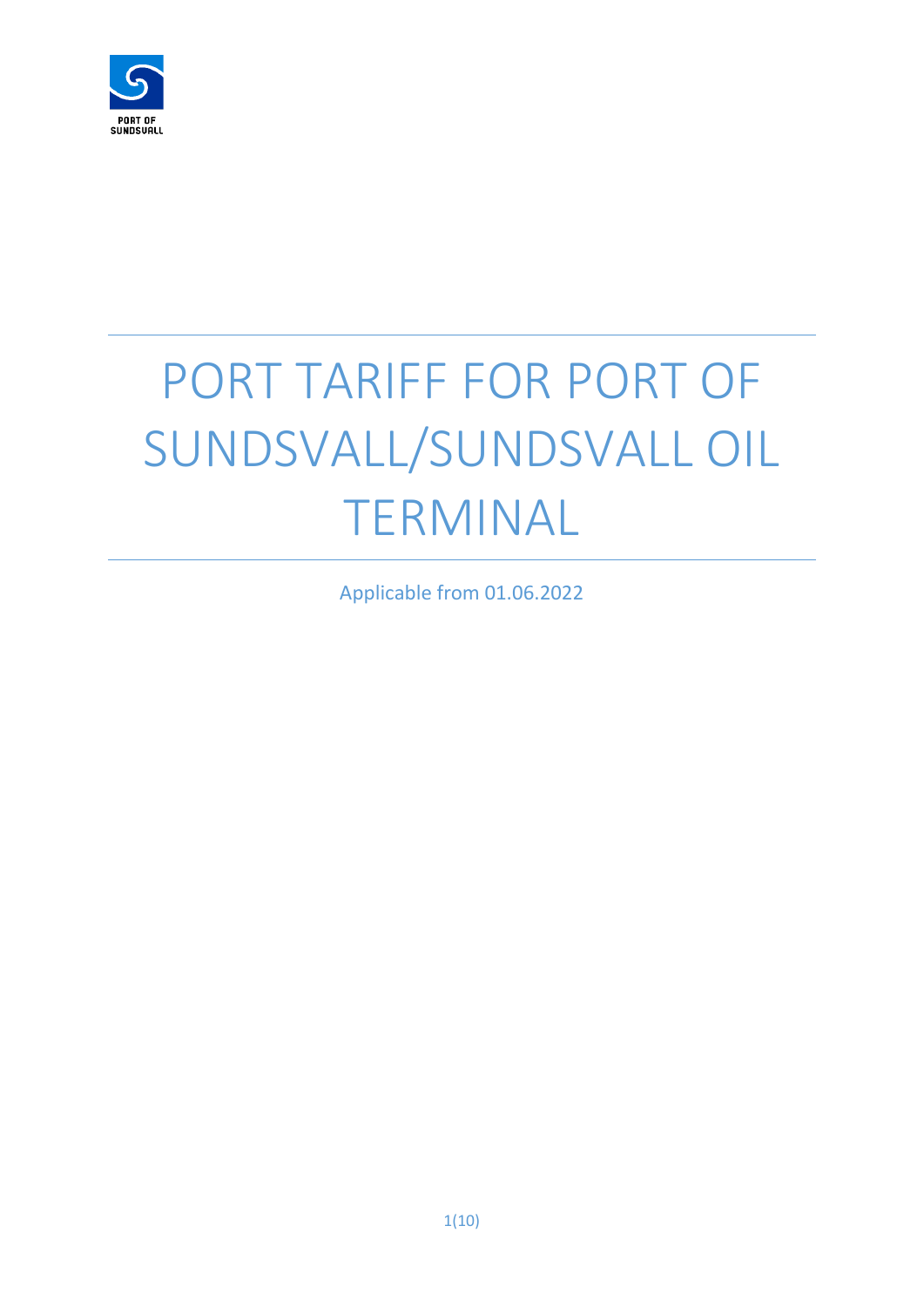

# Contents

| 1              |     |  |
|----------------|-----|--|
|                | 1.1 |  |
|                | 1.2 |  |
|                | 1.3 |  |
|                | 1.4 |  |
| $\overline{2}$ |     |  |
|                | 2.1 |  |
|                | 2.2 |  |
|                | 2.3 |  |
|                | 2.4 |  |
| 3              |     |  |
|                | 3.1 |  |
|                | 3.2 |  |
| 4              |     |  |
| 5              |     |  |
| 6              |     |  |
| 7              |     |  |
|                | 7.1 |  |
|                | 7.2 |  |
|                | 7.3 |  |
|                | 7.4 |  |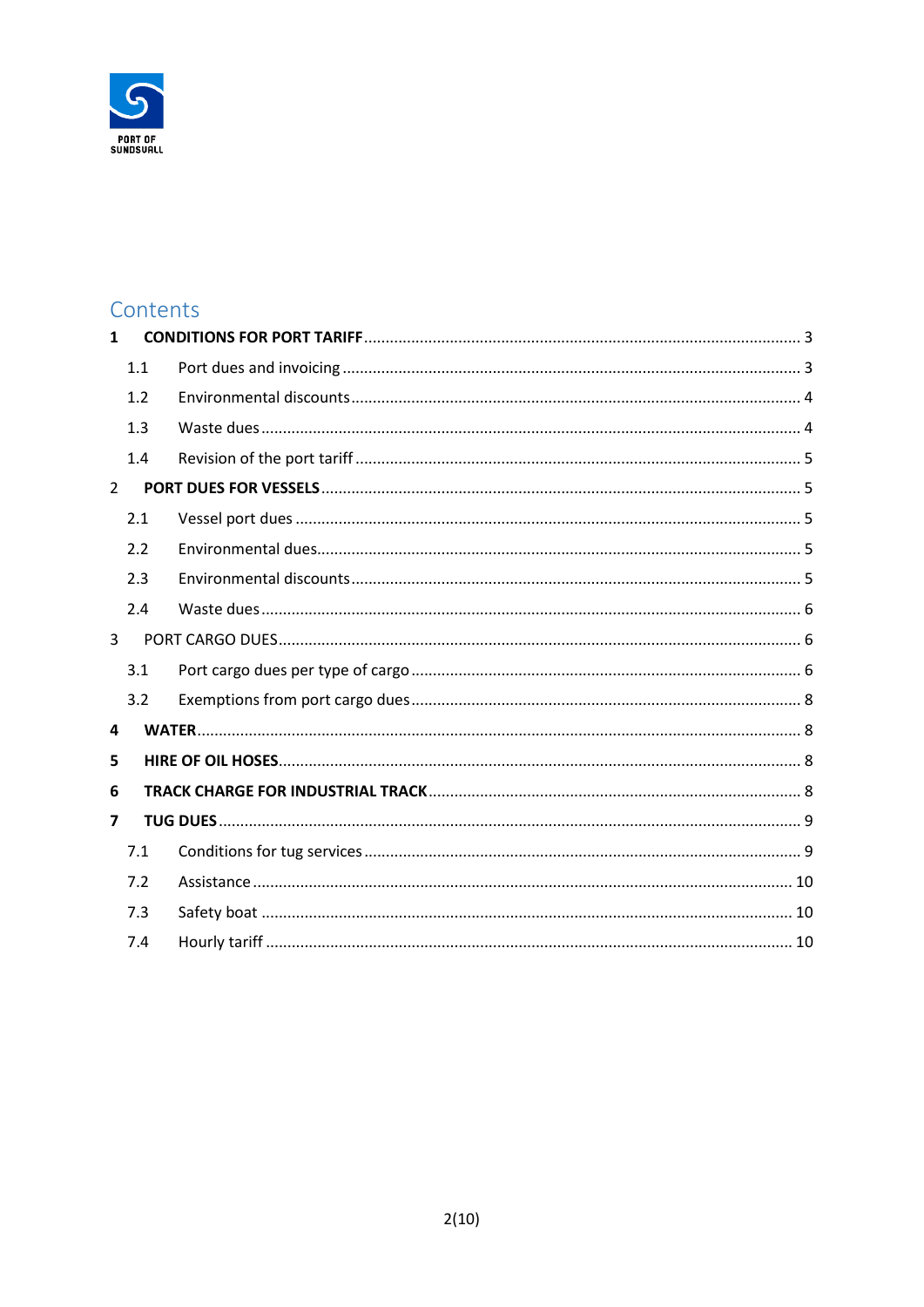

# <span id="page-2-0"></span>1 CONDITIONS FOR PORT TARIFF

## <span id="page-2-1"></span>1.1 Port dues and invoicing

1. Port dues for vessels are calculated in SEK per unit of gross tonnage (GT) according to the 1969 International Convention on Tonnage Measurement of Ships. The prices stated below apply to a whole port call, i.e. to arrival and departure to and from the port area.

For vessels with dual bills of measurement, dues will be levied according to the highest gross tonnage.

- 2. During the period from 1 December to 30 April an ice surcharge on the normal dues is payable on condition that during the period mentioned the port keeps ice-breakers in operation or on standby to keep links open firstly within the Sundsvall port area and secondly between this area and the outer limit of the fairway which is protected against sea ice, drift ice, pack ice and similar ice obstacles.
- 3. In calculating dues for tankers whose GT is measured according to the current international bill of measurement (1969), the aggregate tonnage of the tanks designed exclusively to carry water ballast is deducted. The prerequisite for this is that the ballast tanks are in a double bottom and extend under the whole cargo space as far as the forward engine-room bulkhead.

A further prerequisite for such deduction is that the shipping company or the shipping company's representative can present to the port a certificate issued by the National Maritime Administration showing the tonnage figure for deductible cargo tanks.

- 4. In calculating the ratio of the cargo to the vessel's gross tonnage, a registered tonne must be considered to correspond to one weight tonne gross for cargo recorded in weight in the vessel's documents and one m3 for other cargo.
- 5. The port can permit relief in the charging of dues in each specific cases, where the question is whether vessels that partially load/discharge in several cycles within and outside the port area during a single voyage.
- 6. In the case of principals with vessel traffic of at least 50,000 GRT per week year round an annual cargo turnover through the port terminal of at least 1 million tonnes, a special agreement can be reached on the calculation of port dues for vessels based on loaded and/or discharged tonnes of cargo (cargo tonnes).
- 7. The invoiced amount must reach Sundsvalls Hamn AB/Sundsvall Oljehamn AB no later than 15 days after the invoice date. Penalty interest will charged under the Interest Act if payment has not been received by the due date.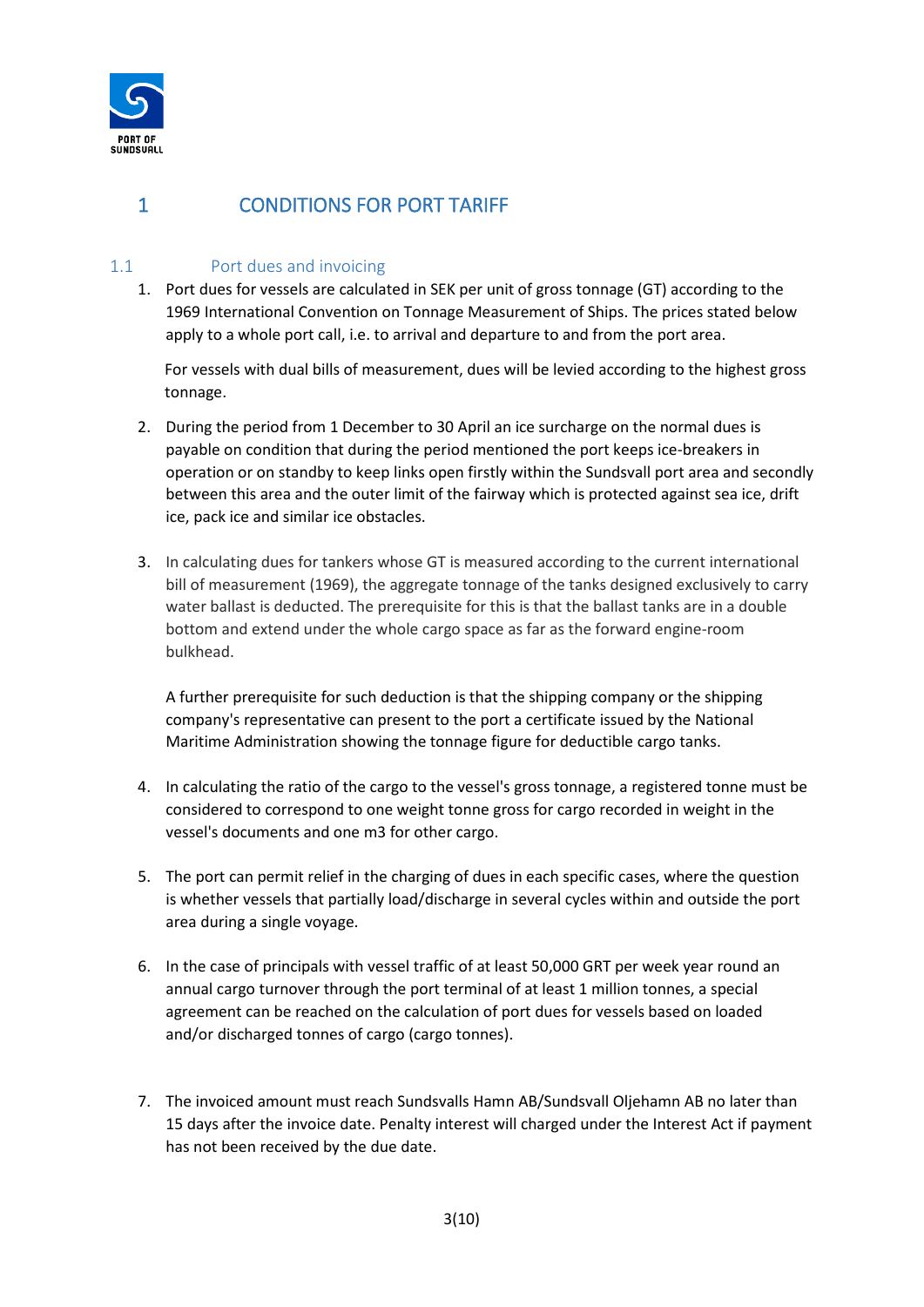

## <span id="page-3-0"></span>1.2 Environmental discounts

1. An environmental discount will be granted provided the vessel has been registered in accordance with the provisions for ESI (www.environmentalshipindex.org). A communication on registration and fulfilment of the approved level must be submitted to Sundsvalls Hamn AB/Sundsvall Oljehamn AB in conjunction with notification of a vessel's first call after a certificate has been obtained.

## <span id="page-3-1"></span>1.3 Waste dues

- 1. A surcharge will be levied for additional costs incurred by Sundsvalls Hamn AB/Sundsvall Oljehamn AB as follows:
	- If 'Notification of delivery of waste from vessel' has not been made in time in accordance with National Maritime Administration regulations;
	- If the port has not received a communication on the content of foreign substances, solvents or detergents in sludge, or if barrels and packages with oil residues or hazardous waste are not correctly packed and marked with contents or are not delivered to or deposited at the designated location;
	- If delivery does not take place at the agreed time.
	- If the vessel does not provide personnel in the delivery of sludge.
	- If pumping capacity for sludge is less than 5 m3/hour.
- 2. Vessels or shipping companies that minimise waste on board by various measures can enter into a separate agreement with Sundsvalls Hamn AB/Sundsvall Oljehamn AB under which a discount can be granted on that part of the vessel dues related to reception of waste. The discount or the system for waste minimisation must not contravene international or Swedish rules.
- 3. Vessels/shipping companies that deal with their own disposal of sludge and other waste at their own expense will not pay any dues. A permit for this should be requested from the National Maritime Administration.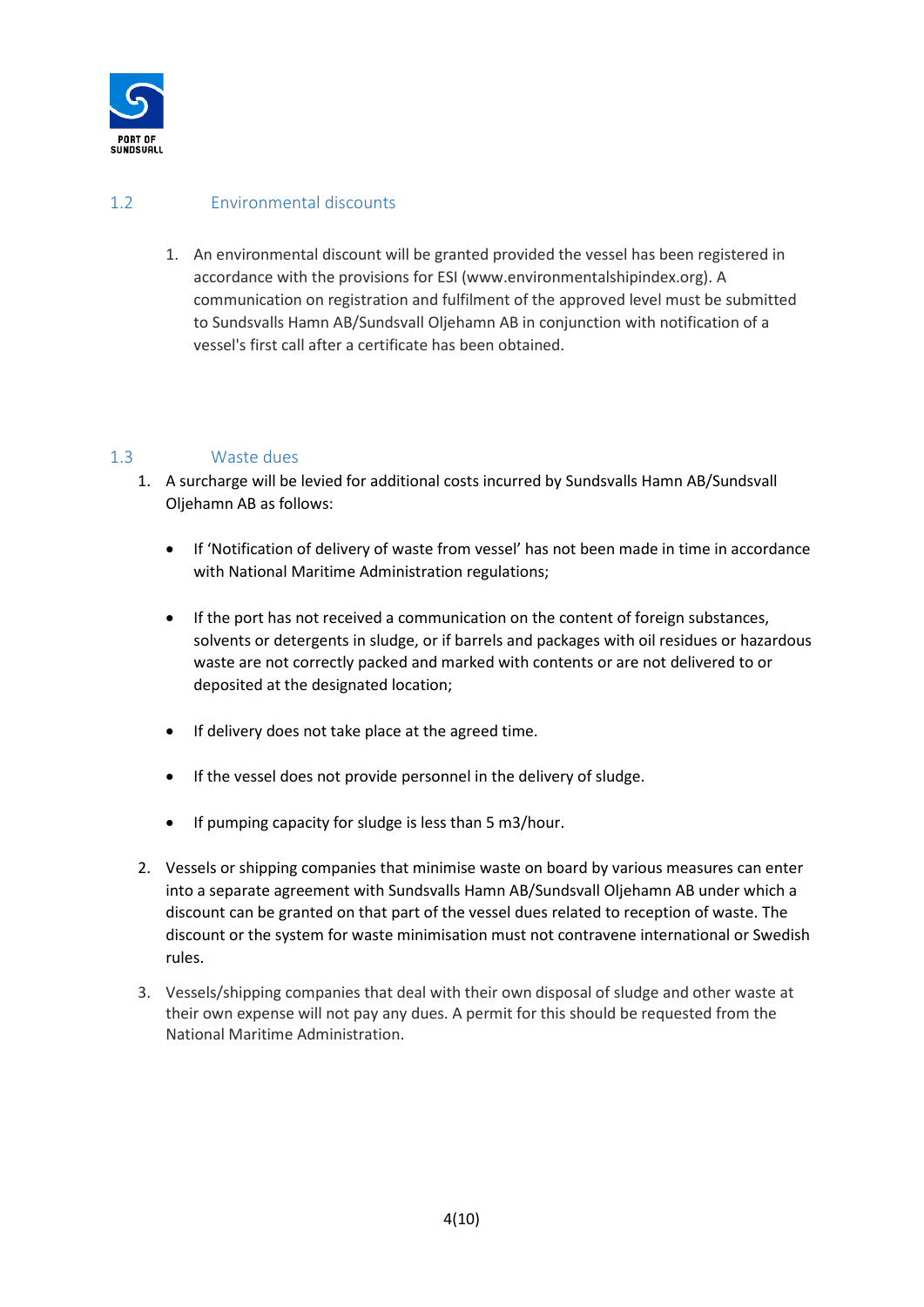

## <span id="page-4-0"></span>1.4 Revision of the port tariff

Sundsvalls Hamn AB/Sundsvall Oljehamn AB reserve the right to revise the port tariff during the year.

# <span id="page-4-1"></span>2 PORT DUES FOR VESSELS

#### <span id="page-4-2"></span>2.1 Vessel port dues

Vessel port dues will be charged, unless otherwise stated, each time a vessel calls at Sundsvalls Hamn AB/Sundsvall Oljehamn AB.

Normal tariff SEK 2.70/GT

Icing supplement 1 December to 30 April  $+100 %$  (of normal tariff)

Vessels that merely call at the port, not associated shore, quay or jetty within the port area or that pass the port's area of water without delivering or collecting passengers or cargo will be charged 60% of the normal tariff.

#### <span id="page-4-3"></span>2.2 Environmental dues

A surcharge on top of the tonnage-based vessel port dues will generally be payable for vessels that do not fulfil any of the criteria below for environmental discounts.

Environmental dues SEK 0.33/GT

#### <span id="page-4-4"></span>2.3 Environmental discounts

Vessels that are classified according to ESI and have a score of 30 or more will receive a discount of 10% on the vessel port dues based on GT.

A discount of 15% on vessel port dues based on GT will be granted for vessels powered by LNG.

Checks by the port authority that the criteria to be granted a discount are met are based on National Maritime Administration procedures.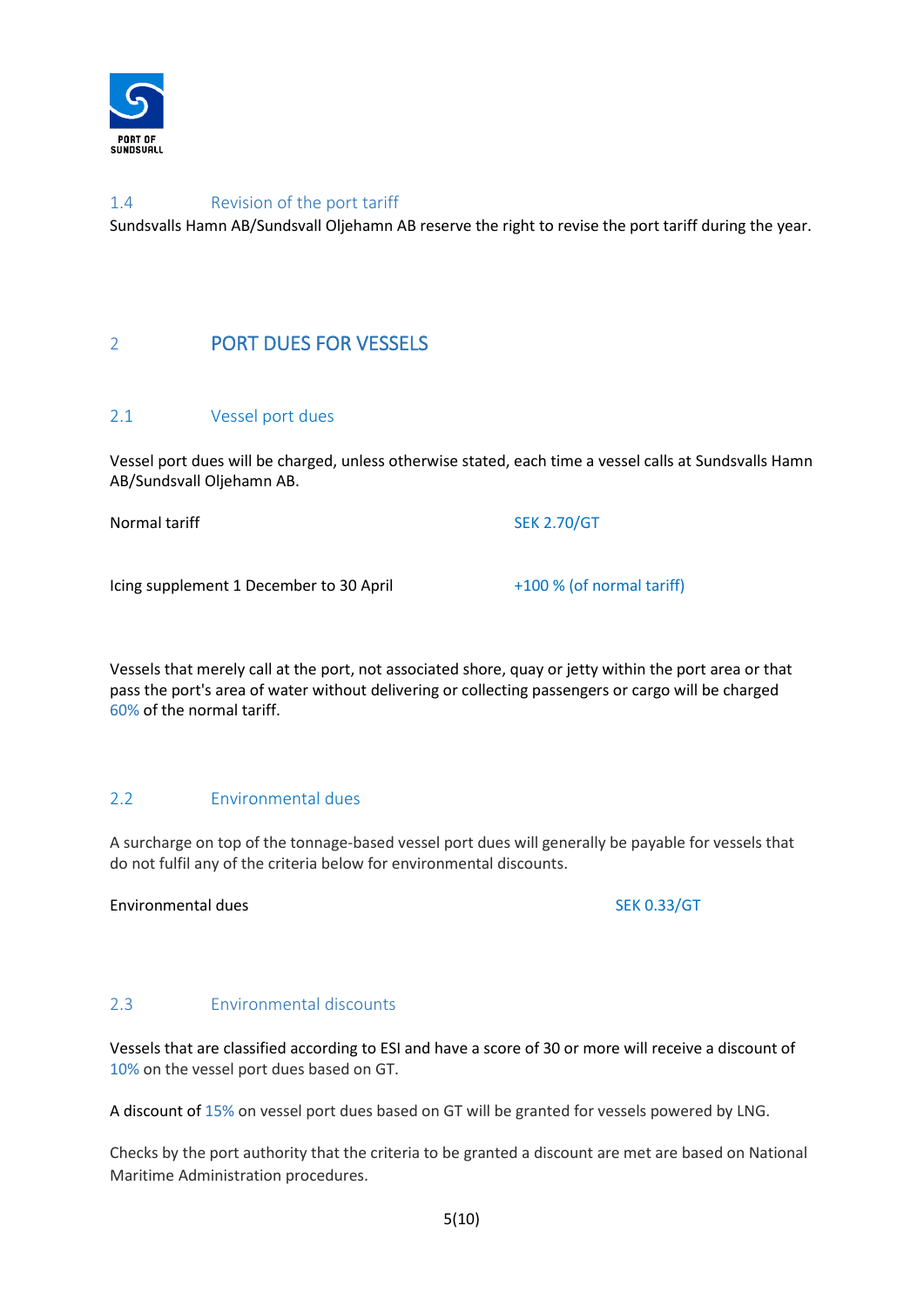

## <span id="page-5-0"></span>2.4 Waste dues

Sundsvalls Hamn AB/Sundsvall Oljehamn AB will levy dues for reception of waste from vessels in accordance with Swedish legislation and [EU Directive 2000/59/EC.](https://www.transportstyrelsen.se/sv/sjofart/Miljo-och-halsa/Avfallshantering/Mottagning-av-avfall-i-hamn--hamnens-skyldigheter/) The dues must cover the cost of normal quantities of waste (sludge and bilge water containing oil as well as solid waste). Sundsvalls Hamn AB/Sundsvall Oljehamn AB are entitled in addition to charge separately for additional costs beyond normal.

Normal tariff SEK 0.56/GT

# <span id="page-5-1"></span>3 PORT CARGO DUES

#### <span id="page-5-2"></span>3.1 Port cargo dues per type of cargo

Port cargo dues are payable at the amounts shown below for cargo discharged from or loaded onto vessels.

The levying of port dues is applied within established port area limits for the Port of Sundsvall and the Sundsvall Oil Terminal.

In the case of arriving and departing goods not subject to other cargo dues, shore cargo dues of the same amount as applicable to the port cargo dues below will be levied.

There is a duty of notification concerning quantity of cargo under the port regulations. The dues are calculated per 1,000 kg, unless otherwise indicated.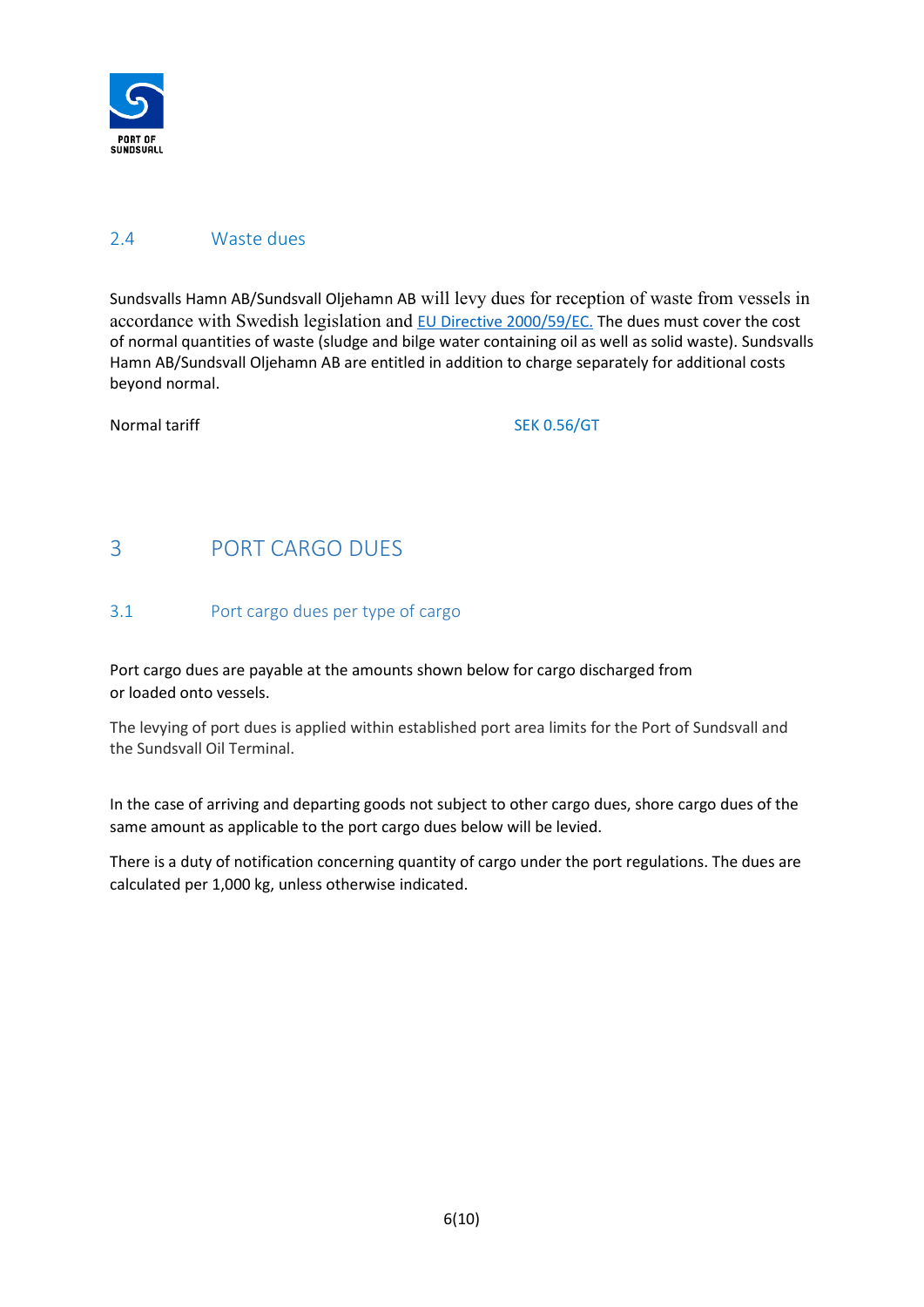

| <b>Designation of cargo</b>                                            | <b>Dues in SEK</b> |
|------------------------------------------------------------------------|--------------------|
|                                                                        |                    |
| Salt                                                                   | 10.40              |
| Pyrite, magnetic pyrite, gravel, sand, kaolin                          | 7.30               |
| Gypsum, limestone, talc, cement, etc.                                  | 7.35               |
|                                                                        |                    |
| Light oils (petrol)                                                    | 15.65              |
| Medium oils (paraffin)                                                 | 10.65              |
| Automatic diesel fuels, thin heating oils                              | 10.65              |
| Thick heating oils                                                     | 11.60              |
| Petroleum gases                                                        | 27.95              |
|                                                                        |                    |
| Calcium chloride                                                       | 10.40              |
| Lime ammonium salpeter                                                 | 10.40              |
| Sodium carbonate                                                       | 10.40              |
| Fertiliser                                                             | 10.40              |
| Starch                                                                 | 10.40              |
|                                                                        |                    |
| Firewood, woodchip                                                     | 4.15               |
| Wood waste, charcoal, loose measure m3                                 | 4.10               |
| Unfinished timber solid measure m3                                     | 5.40               |
| Timber, trimmed or planed solid measure m3                             | 5.40               |
| Fireboard                                                              | 10.40              |
| Plywood                                                                | 10.40              |
|                                                                        |                    |
| Paper pulp, etc.                                                       | 10.40              |
| Paper and cardboard                                                    | 10.40              |
|                                                                        |                    |
| Crude iron, ferrous alloys, iron scrap                                 | 10.40              |
| Direct-reduced iron                                                    | 10.40              |
| Bar, strip, sheet, wire and tube of iron or steel                      | 10.40              |
|                                                                        |                    |
| Non-precious metals, other than iron and steel<br>unfinished and waste | 10.40              |
| Scrap, of which carbon electrodes                                      | 10.40              |

For goods not specified above, please contact us at [info@sundsvallshamn.se](mailto:info@sundsvallshamn.se)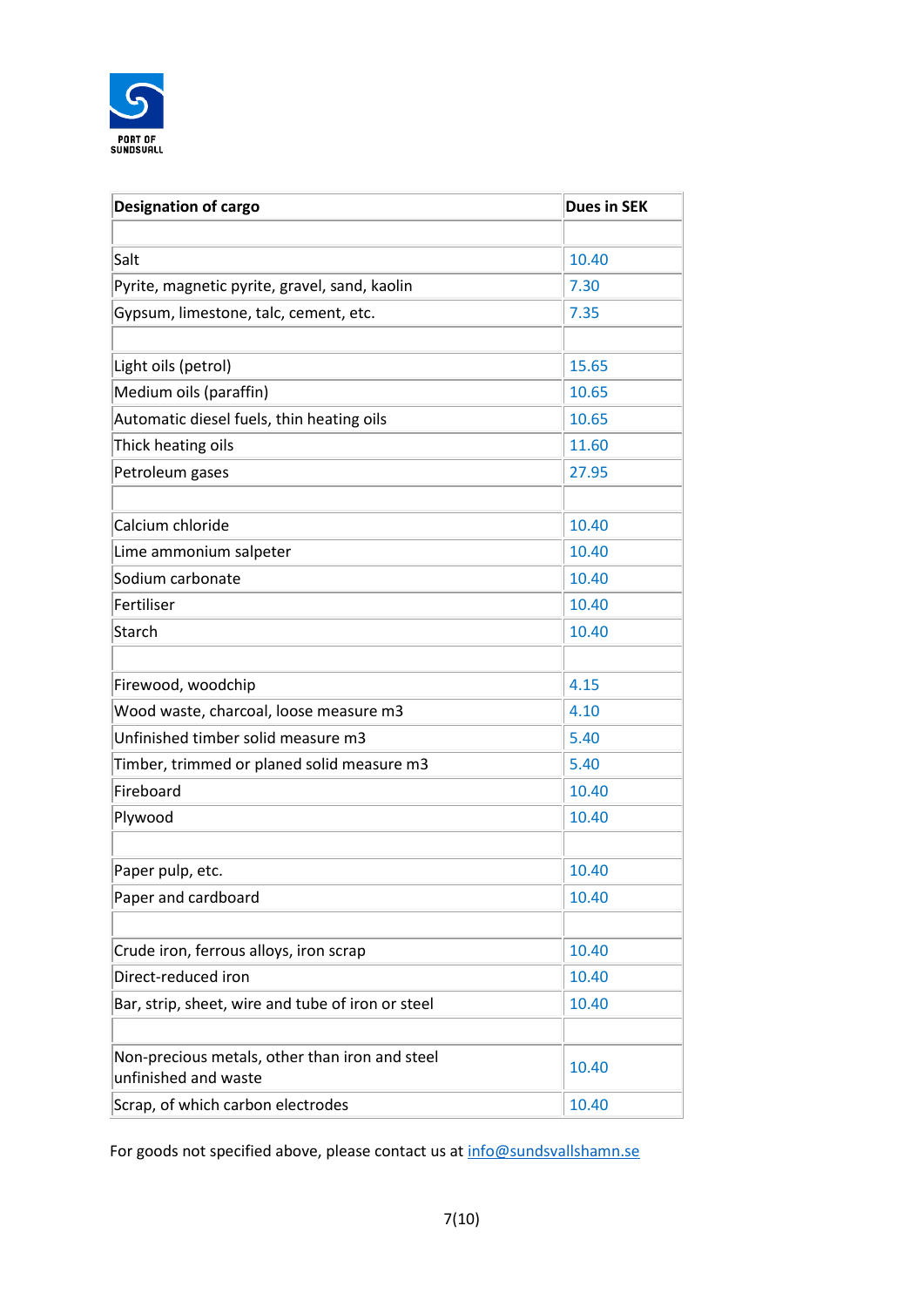

## <span id="page-7-0"></span>3.2 Exemptions from port cargo dues

- Fuels, provisions and requisites for the vessel's own needs.

- Materials for National Maritime Administration fairway devices.

## <span id="page-7-1"></span>4 WATER

Freshwater is supplied from the quayside in the Port of Tunadal and the Oil Terminal.

Price (Oil Terminal) SEK 50/tonne

| Price (Port of Tunadal) |                       |  |  |
|-------------------------|-----------------------|--|--|
| Summer                  | May-October           |  |  |
|                         | <b>SEK/tonne</b>      |  |  |
| Water $<$ 126 tonne     | 72                    |  |  |
| Water > 126 tonne       | 51                    |  |  |
|                         |                       |  |  |
|                         |                       |  |  |
| Winter                  | <b>November-April</b> |  |  |
|                         | <b>SEK/tonne</b>      |  |  |
| Water $<$ 126 tonne     | 102                   |  |  |
| Water > 126 tonne       | 82                    |  |  |

# <span id="page-7-2"></span>5 HIRE OF OIL HOSES

The hiring period is counted from the day when the unloading hoses are collected from the storage place to the day when they are returned to the storage place.

On return the unloading hoses must be well cleaned and in good condition with respect to normal wear and tear. If cleaning has not been performed, a charge will be levied on the hirer.

Hoses 8' SEK 400/hose/day

# <span id="page-7-3"></span>6 TRACK CHARGE FOR INDUSTRIAL TRACK

Price per wagon arriving or departing with cargo SEK 80/wagon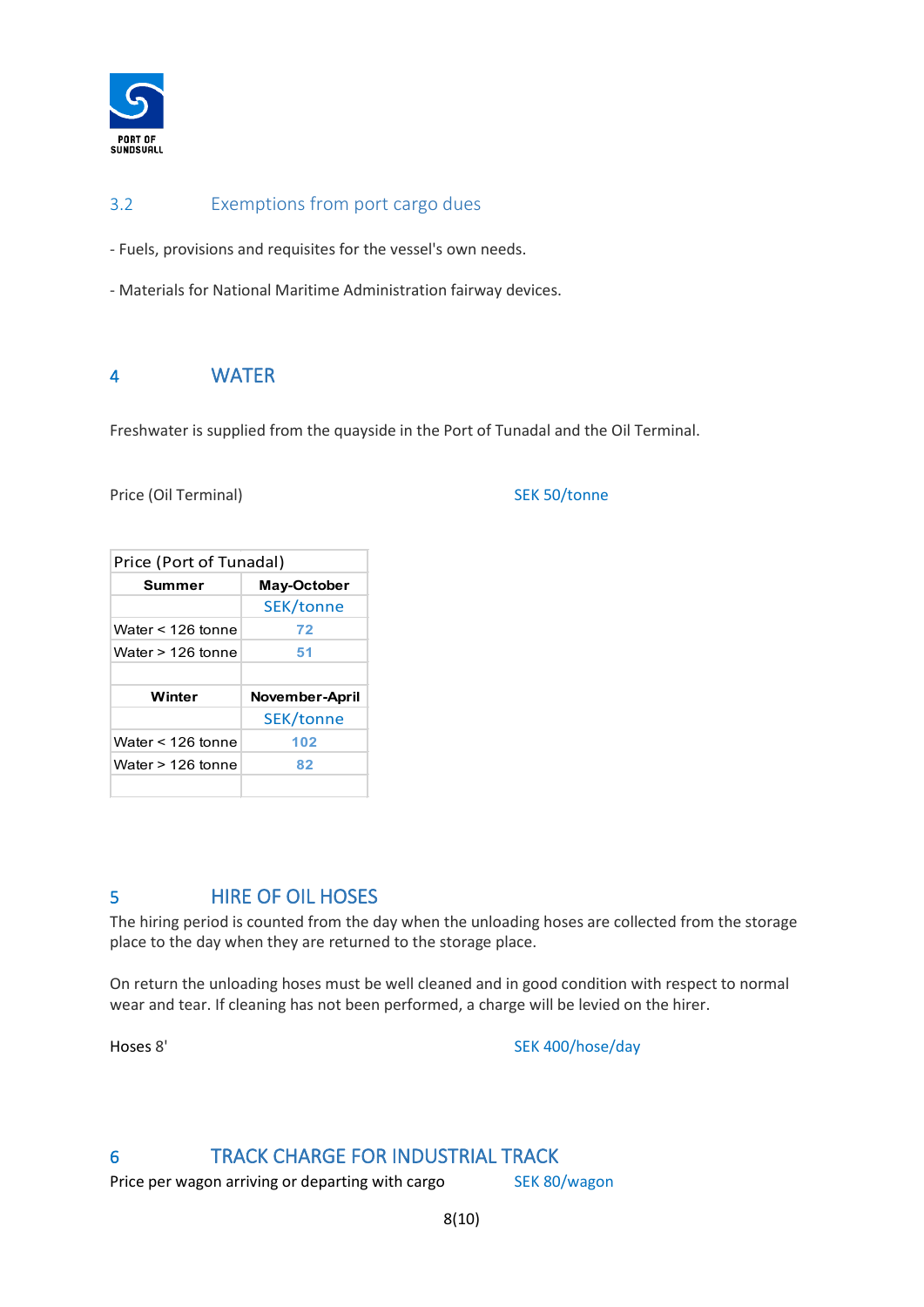

# <span id="page-8-0"></span>7 TUG DUES

The following price list and conditions for SHAB'S tug services apply to the following ports:

- Port of Tunadal
- Oil Terminal
- Mokajen
- Östrand
- Stockvik
- Tunadals Brädgård

**For tug services of a different type or to harbours in Sundsvall other than the above harbours, please contact Sundsvalls Hamn AB for information.**

Tug master Mats Lundberg Sundsvalls Hamn AB Tel: +46 70-3193540 **tugassistance@sundsvallshamn.se**

## <span id="page-8-1"></span>7.1 Conditions for tug services

- Tugs must normally be ordered 24 hours before a vessel calls, the minimum time is 5 hours before calling.
- In the event that an order is cancelled after the tug has departed from the quayside, 70% of the tariff will be charged.
- A waiting time in excess of 30 minutes will be charged at SEK 5000/h, irrespective of whether waiting takes place at the tug's berth, at anchor or at the vessel.
- A 30% supplement on top of the basic tariff will be charged for towing of vessels that do not use their main engine.
- All work is performed in accordance with the Standard Terms of Scandinavia Tugowners from 1985.
- In the event of war, strike, lockout or events outside of the control of the Port of Sundsvall or due to exceptional weather conditions, the price will be established according to the circumstances. The Port of Sundsvall must inform the User if the price will deviate from normal.